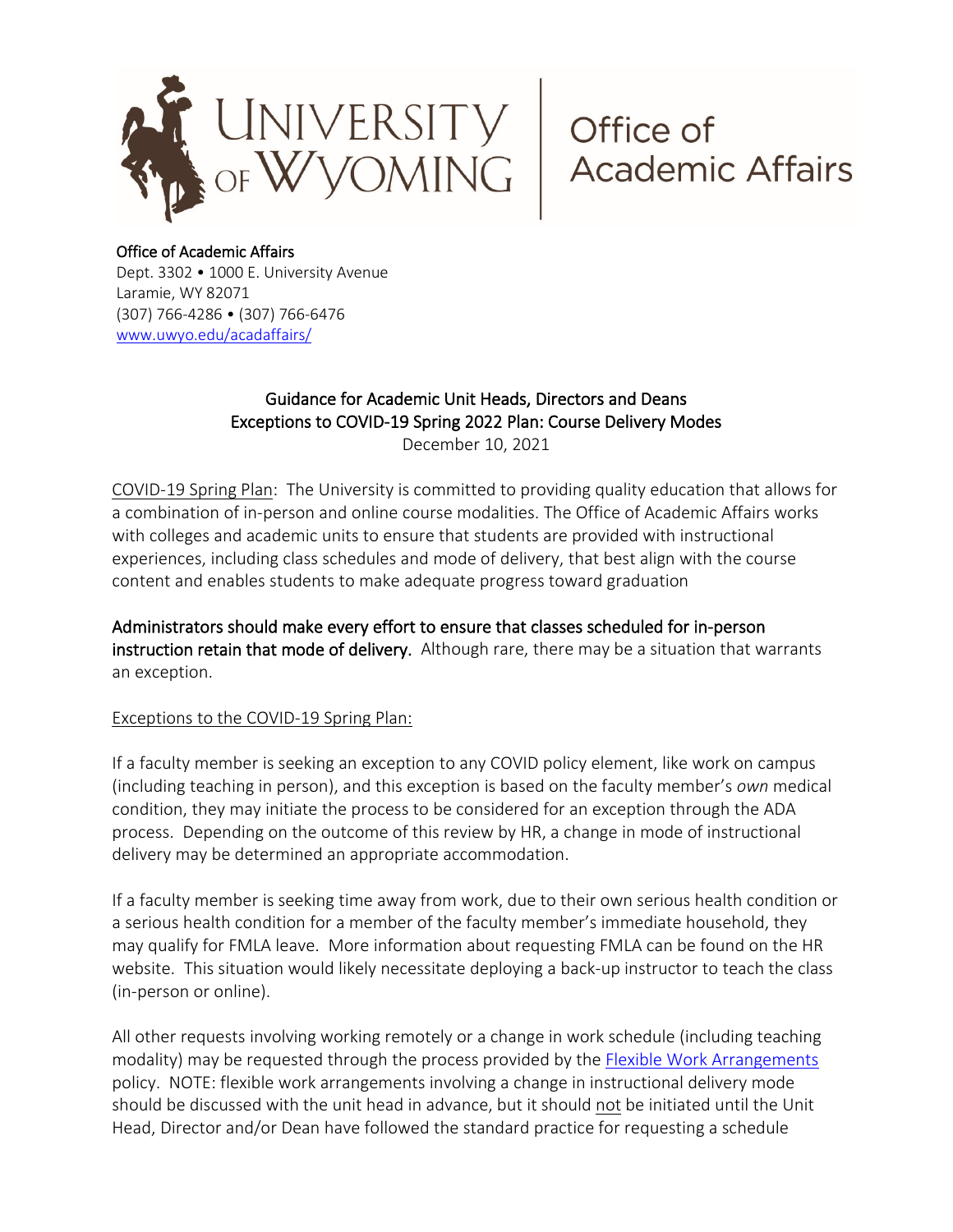change (see below). Flexible work arrangements are a privilege and not a right. Therefore, requests for flexible work arrangements are not guaranteed.

### Requesting a Schedule Change Following the Spring Schedule Deadline

The standard practice for requesting a schedule change when an unexpected and/or exceptional event necessitates a change after the schedule deadline, such as mode of delivery, the academic unit head (and not the faculty member) should submit a request to their Dean. If approved, the Dean will forward the request to the Vice Provost for education (Dr. Jim Ahern for Grad – 5000+ and Dr. Steven Barrett for undergraduate – 1000-4000) The Provost's office will review the request and make a final determination.

# Requests must include a rationale for the last-minute change and demonstrate that alternative solutions for retaining the original course delivery method are not feasible.

If a determination is made to support the requested change in modality:

- 1. The Vice Provost will confirm approval and instruct the unit head and faculty member to initiate the [Flexible Work Arrangement Agreement ,](https://www.uwyo.edu/hr/employee-relations/flexible-work-arrangements/index.html)
- 2. The Vice Provost will work with the Office of the Registrar to make the necessary changes to the schedule, and
- 3. The faculty member communicates the change in delivery to students.

# Academic Unit Head - Considerations Before Submitting a Request for Change in Class Delivery from In-Person to Online

- 1. First, determine if the requested change in modality is needed for the entire semester or for a limited time due to a specific circumstance. Faculty continue to have the ability to arrange for alternative learning/assignments on a limited basis, including guest lecturers, online assignments, outside-of-class assignments, etc. No request for change in modality is needed for short-term modifications (e.g., faculty returns from a conference held in a high-risk area and out of an abundance of caution chooses to teach remotely for a week or two).
- 2. If the requested change in modality is needed for the semester, explore additional precautions that can be implemented in the classroom to make a faculty member more comfortable with the in-person experience. For example:
	- a. Ascertain if there are larger alternate classroom spaces available that allow for social distancing by contacting Lynn Wheat [\(LWheat@uwyo.edu\)](mailto:LWheat@uwyo.edu). She will also be able to obtain information about classroom ventilation, if needed. If an alternative space is available, the unit head or someone in the Dean's office can work with Lynn to reschedule the room.
	- b. Request additional high-quality masks for faculty [Academic Affairs has a new supply of KN95 masks available].
- 3. If no alternative space is available and/or other solutions found, an alternative instructor should be considered. Each department should have a back-up instructor plan in place before the Spring semester commences for situations where the primary instructor tests positive and/or needs to quarantine due to COVID-19 exposure, and for situations when